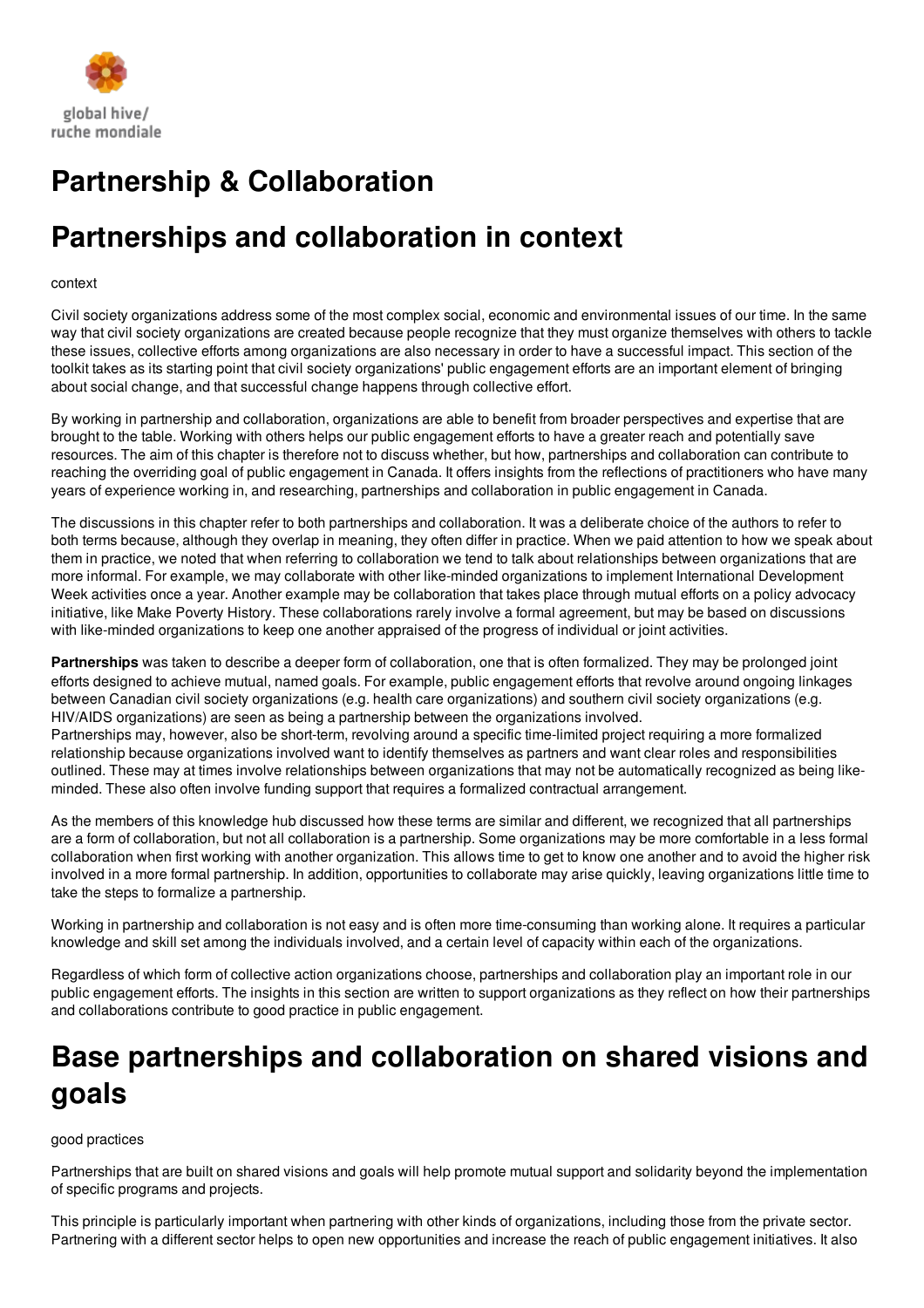involves dealing with very different organizational cultures and values that may come into conflict. This makes it particularly important to be open and transparent about each of the organization's values, goals and roles before agreeing to partner. It is easy to make wrong assumptions about why or how either partner wants to be involved in a public engagement effort. Asking key questions at the beginning will ensure you work with partners that help you live your values. It will also help partners avoid conflict later on and even possible loss of trust with your supporters.

# **Partner and collaborate in the spirit of inclusion**

### good practices

Partnerships and collaborations that are formed in a spirit of inclusion can better respect and promote the value of diversity. Working with others allows for a diversity of organizations to be part of the conversation, helping to ensure that public engagement initiatives reflect diverse voices, actors and opinions.

# **Use partnerships and collaboration to enhance public engagement efforts**

#### good practices

Public engagement is the practice of inspiring, supporting and challenging people and groups in dynamic cycles of learning, reflection and action on global issues. Choose partners that will complement your organizational strengths and create synergy to further promote this practice and the transformative process.

Organizations that work at different stages of the dynamic cycles can help engage a broader base of participants. One organization can't work to fulfill all parts of your theory of change, so be sure to search out partners that enhance your efforts, or supplements what your organization does. Being mindful of the transformation that public engagement is working towards will help guide your discussions with potential partners, and your ultimate choices of actual partners.

# **Create partnerships and collaborations that embody equity**

### good practices

Acknowledging that inequalities often exist as a result of power dynamics, especially in funding relationships, partners should strive for equitable partnerships. Think through potential inequalities that could exist in the partnership (from all sides) prior to embarking on the relationship and put structures or processes in place that will ensure that these inequities are easily recognized and overcome.

# **Be respectful, honest, transparent and accountable with partners and collaborators**

#### good practices

The best partnerships are dynamic relationships founded in respect and honesty, in which partners strive for better understanding and appreciation of one another. Partnership agreements should take into account that over time the partnership needs to be reexamined to ensure that the good fit remains. Ensure that processes are in place to ensure that all partners operate in a transparent and accountable manner, with a common understanding of timelines and results to be achieved. Ensure all partners have a clearly defined understanding of how finances for the activity/project will be handled. Build in processes that encourage and ensure transparency and accountability.

# **Respect each partner/collaborator's autonomy**

#### good practices

Each partner or collaborator is an autonomous organization. It is important to understand that this brings with it responsibilities and obligations related to structure, governance, accountability, etc. that may differ between organizations. These obligations may create constraints to the way some organizations can work, or how they can be seen publicly.

Some organizations may not be able to provide staff time but can provide monetary funds towards a partnership or collaboration. Some organizations may have proprietary rights over materials used in a campaign and their name must be given prominence. Others may have reporting obligations to funders with strict timelines that must be respected by all parties. It is important to discuss and understand your partner's obligations and constraints upfront and take them into account when making decisions.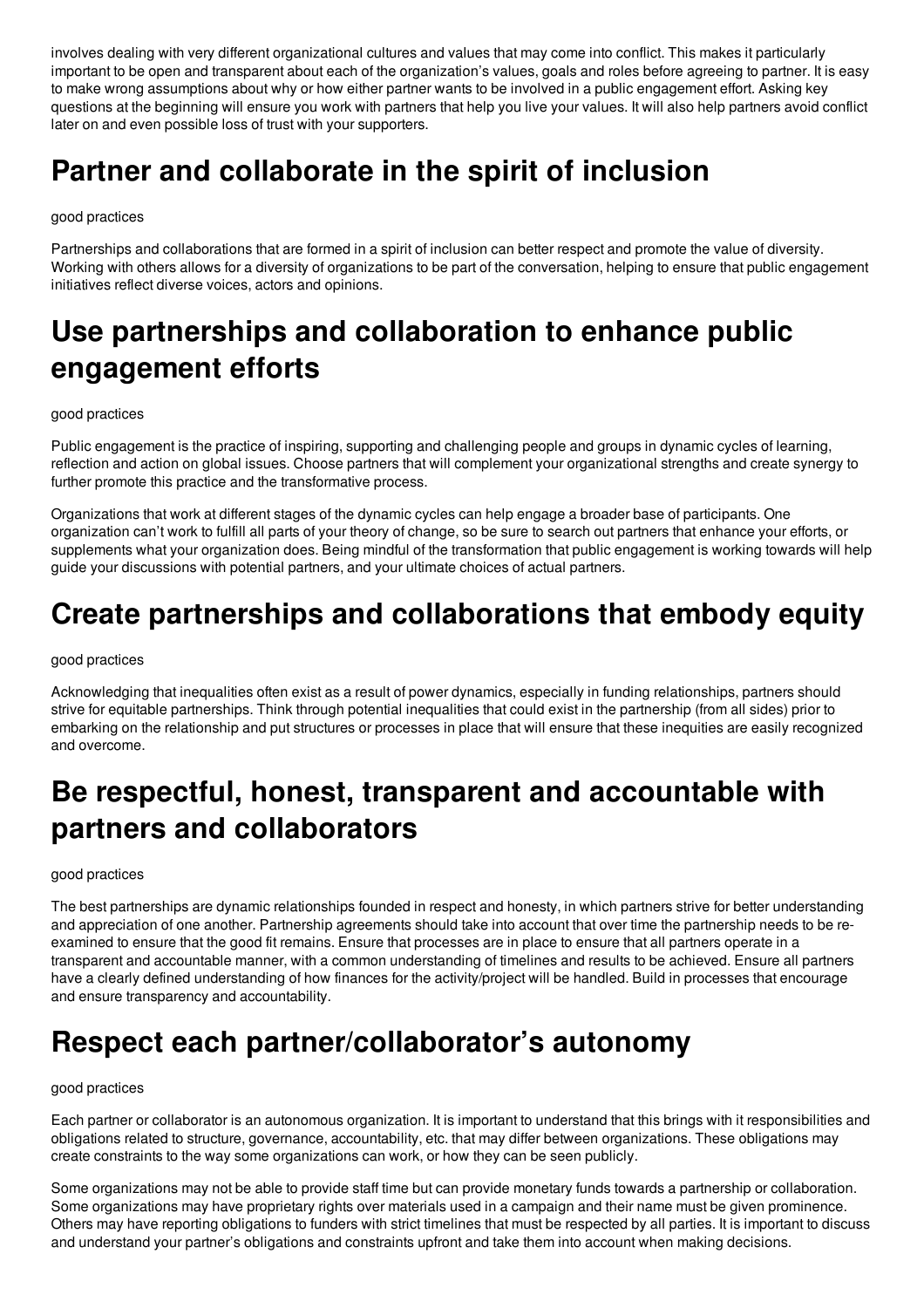# **Facilitate the sharing of knowledge among partners and collaborators**

### good practices

While collaborations operate much more fluidly, an effective communications plan with specific timelines for communications among partners is critical to ensure knowledge is shared. A process can be established within the project or activity cycle that requires partners to identify things they've learned as a result of the partnership. These new learnings can be a part of reporting and can provide useful information for new partnerships in the future.

Even for looser collaborations, an informal debrief session at the conclusion of a campaign can help to identify successes and challenges while solidifying positive relations.

# **Negotiate objectives, expectations, roles and responsibilities for each partnership**

#### good practices

Use checklists or survey tools to identify your own organization's objectives, expectations, roles and responsibilities within the partnership, as well as those of your potential partner, and make certain all partners understand these fully to avoid misunderstandings. Written documentation of the discussions related to the above are critical.

# **Reflection questions on partnerships and collaboration**

#### tools

#### **General questions:**

- 1. To what extent are your partnerships/collaborations contributing to the broader goals of your organization?
- 2. Did your public engagement activities include a partner that worked directly in the subject area? For example, did a public engagement activity that spoke to a youth-based project involve youth or youth-based organizations?
- 3. Considering past experiences, are there times when it is better not to partner or collaborate? What are the advantages of a short-term collaboration? What are the advantages of longer-term partnerships?
- 4. Think about a collaboration or partnership that did not achieve the expected goals, and list the factors that contributed to this result. Examine how these could have been prevented.
- 5. What opportunities for partnership or collaboration would you see as strengthening your current public engagement programming?
- 6. What are the advantages of partnerships and collaborations always bringing a gender analysis to the whole of the work? What factors can make this difficult?
- 7. How would you rate the capacity of your organization to collaborate with and to partner with other organizations in public engagement endeavours?
- 8. What are the characteristics that make an organization a good candidate for working in collaboration with others or partnering with them.

#### **Identifying a partner or collaborator:**

- 1. Do you currently have partners in your work that could be brought on as public engagement partners?
- 2. What audience are you trying to engage? Is there an organization that you can partner with to reach this audience?
- 3. Think outside the box! There may be some organizations/institutions that you've never thought about partnering with. Maybe these are the ones to pursue if the goals align.

## **Establishing partnerships and collaborations:**

- 1. How do the potential partners support the aims of your public engagement program and/or project? What added value does the partnership bring?
- 2. What compatibilities exist between the goals and vision of your organization and your potential partner? How do your goals and visions differ? Could these differences lead to conflict?
- 3. What groups, communities or individuals have a stake in the public engagement topic? Whose voices should be included?
- 4. What strategies are in place to ensure every partner has a voice at the table? How will the partnership be structured to allow equitable participation?
- 5. What mechanisms are in place to reflect on and adapt the partnership as necessary throughout its lifetime?
- 6. What procedures do you have in place to deal with conflicts? What form of decision making has been agreed upon between partners?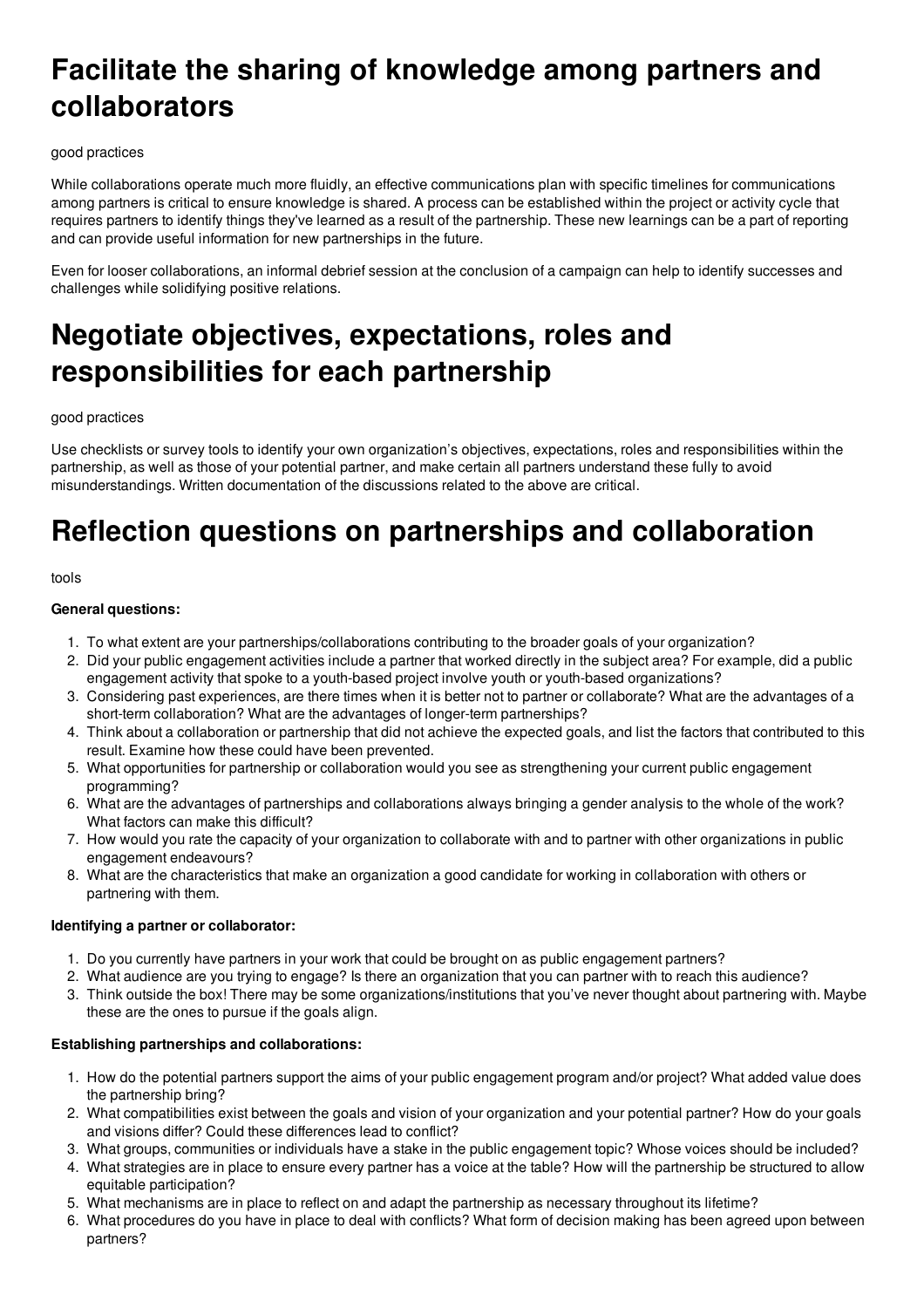- 7. What processes have the partners agreed to in order to ensure that everyone operates in a transparent and accountable manner?
- 8. What constraints, either internal or external, may affect the work of the partnership?
- 9. Does your organization have the capacity to do good partnership/collaboration?
- 10. What are some ways you've managed to foster a climate of mutual trust?
- 11. Have you put in place a process, for the conclusion of the partnership, to reflect on what the partners have learned from each other and what knowledge they've gained?
- 12. What is the expected time frame to evaluate learning, both midway and at the end?
- 13. Have the partners developed a common understanding of timelines and results to be achieved? How have the partners agreed to handle finances (revenues, expenses, reimbursements) for the activity/project?

### **Evaluating a partnership or collaboration:**

- 1. To what extent did the partnership or collaboration successfully meet the objectives originally set out?
- 2. Identify the factors that contributed to positive results.
	- -Consider the factors related to logistics.
	- -Consider the factors related to the public engagement content.
- -Consider the factors related to the relationships within the partnership/collaboration.
- 3. Identify the challenges that occurred to hinder meeting your objectives.
	- -Consider the factors related to logistics.
	- -Consider the factors related to the public engagement content.
	- -Consider the factors related to the relationships within the partnership/collaboration.
- 4. Did this collaboration strengthen your public engagement goals or would those goals have been better met working alone?

## **Partnership agreement template**

#### tools

This basic template can help ensure clear communication occurs when embarking on a partnership. The listed sections can be *modified to be more specific to your needs.*

### **PARTNERSHIP AGREEMENT**

**List of partner organizations:**

**Title of activity or program:**

**Purpose of the partnership:**

**Objectives:**

**Activities to accomplish objectives:**

#### **Responsibilities of all partner organizations:**

(for example – attendance at meetings, contributions of money or in-kind contributions, participation in planning and evaluation, agreement on conflict resolution processes and withdrawal from the partnership if necessary)

#### **Responsibilities of individual or particular organizations:**

(for example – completing agreed upon tasks related to activities, what people or organizations are responsible for what tasks etc.

#### **Signatures of partners:**

**Date:**

# **Model "Principles of Partnership": ACIC**

#### tools

The Principles of Partnership section of the ACIC Code of Ethics document, reproduced below, helps to outline the areas to consider regarding initiating, maintaining, strengthening and ending each and every partnership your organization is part of.

## **Principles of Partnership**

*Excerpt from the ACIC Code of Ethics document*

## **3.1 Partnerships**

Partnerships with civil society organizations should be established based on the ACIC's Guiding Principles as provided in 2.0 and may be enriched by additional principles proposed and agreed upon by common accord.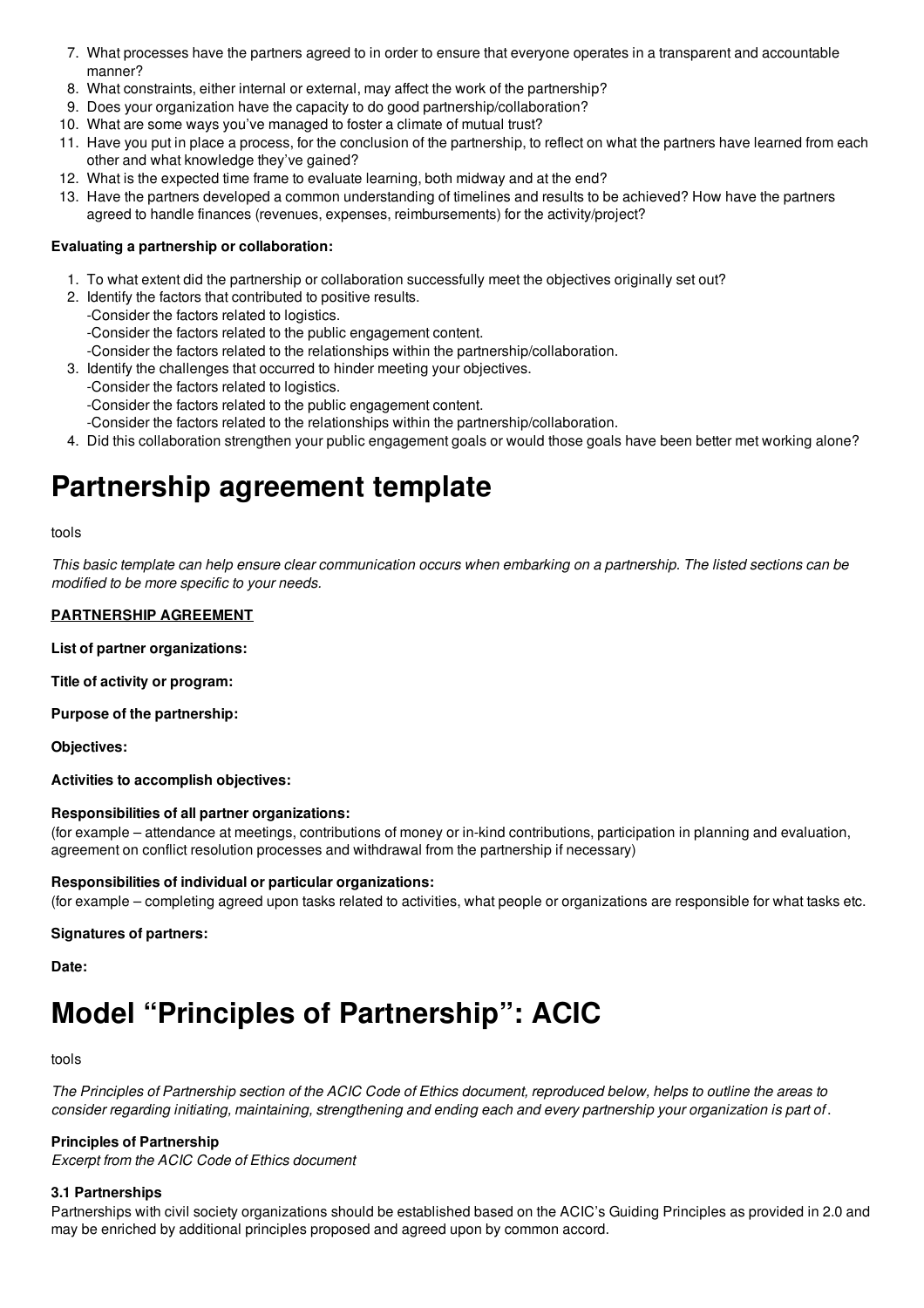### **3.1.1 Initiating a partnership**

- a. Partnerships shall be backed by mutually acceptable agreements, demonstrating that all parties have negotiated objectives, expectations, roles, responsibilities, and contributions to the partnership. Agreements shall specify processes for evaluating the partnership. Formalized agreements may be necessary depending on the nature of the partnership.
- b. Agreements among partners shall ensure shared responsibility for attaining the negotiated goals, objectives and stated outcomes.
- c. Partners shall agree upon how conflicts shall be resolved.
- d. When a transfer of funds is expected to occur within a partnership, there shall be a negotiated and jointly signed contract within which there are mutually agreed-upon reporting requirements to ensure that all parties use development funds as agreed.
- e. All parties should negotiate a mutually agreed upon contingency plan to be implemented in the event of catastrophic circumstances, such as major shortfalls in funds available within a funding partnership.

#### **3.1.2 Maintaining and strengthening a partnership**

- a. Partners shall strive to deepen their understanding of one another through transparent sharing of information. The activities relating to the partnership shall be open and accessible to the other parties, while respecting the right of individuals to privacy.
- b. Respect for differences including cultural, religious, socio-economic and political differences shall be a hallmark of every partnership.
- c. Partners shall engage in regular and open communications for the general health of the partnership and to ensure that all partners are properly represented and that no organization unilaterally speaks on another's behalf.
- d. Organizations shall give credit to their partners' contributions, respect intellectual property rights and acknowledge appropriate ownership of products and results arising from partnership initiatives.

#### **3.1.3 Ending a partnership**

a. Terms, conditions and appropriate procedures for concluding or redefining the partnership as required shall be included in the partnership agreement.

# **Model policy for partnership: Oxfam**

tools

This excerpt from Oxfam Canada's Partnership Policy showcases Oxfam Canada's work with partnerships. Section 3 outlines the key principles it aspires to achieve. That list can be useful to consider when creating or reflecting on your own organization's *principles or policy around partnership.*

#### **Excerpt from Oxfam Canada Partnership Policy**

*Approved by the Oxfam Canada Board of Directors, 25 February 2011*

#### **Section 3: Partnership Principles**

Oxfam's partnerships are based on six core principles. Whilst recognizing that these principles are not equally applicable to all types of relationships along the partnership continuum, we nonetheless aspire to follow them in all our working relations with others.

#### **1. Shared vision and values**

Partnerships between Oxfam and other organizations are built on a shared vision of a fair world, free of poverty and injustice, which implies solidarity beyond the implementation of specific programs and activities.

Whilst recognizing and respecting differences – and welcoming dialogue and debate – sufficient common ground must be found for our partnerships with others to be viable. At a minimum, Oxfam and partners with which we work must share both a belief that people living in poverty should enjoy their fundamental human rights and an organizational commitment to gender equality and respect for diverse identities. Our shared understanding of change processes should encompass the agency of poor and marginalized people and the importance of movements and organizations representing their interests, while affirming state institutions as ultimate duty bearers.

#### **2. Complementarity of purpose and value-added**

Oxfam works in partnership with a variety of actors in a diverse set of relationships. Across the partnership continuum, the emphasis will be placed on identifying the common goal to which we are working, whether in long or short term relationships, looking to build on the distinctive contribution of all actors and ensuring that our combined efforts bring about change.

We recognize that each partner brings different capacities and resources to an interdependent relationship. We believe that working with others towards common objectives creates synergies and the potential for real collaborative advantage. For this potential to be realized the diverse knowledge, experience and skills which each partner brings to the relationship must be valued and acknowledged as essential to ensuring the success and sustainability of joint efforts. The value-added Oxfam brings to the relationship will vary across our continuum of partnerships as well as our diverse roles, and must be clearly stated. Funding is understood as only one aspect of partnerships, however determinant, with Oxfam increasingly engaging non-funding relationships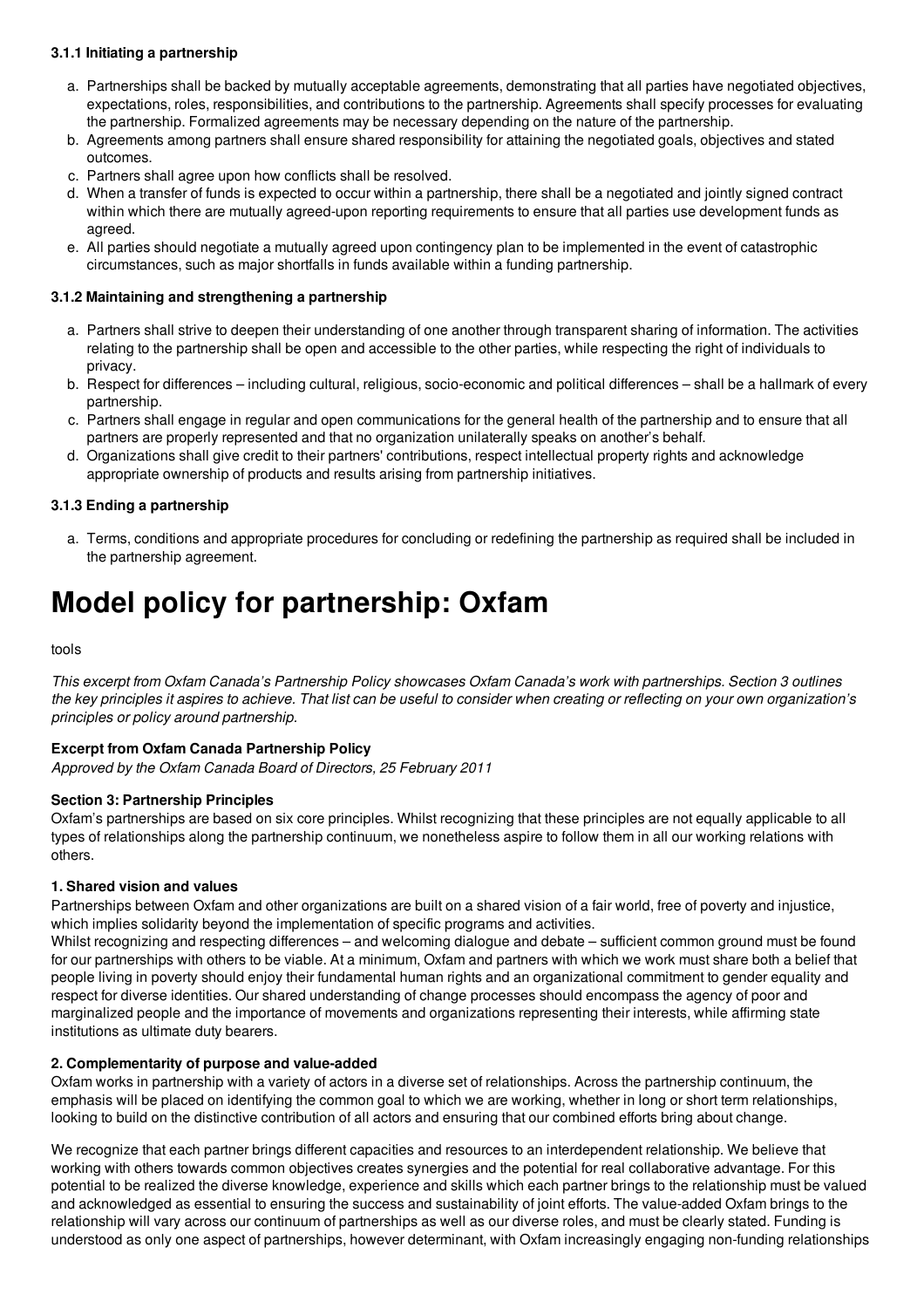with a variety of partners and allies.

Partnering processes must create opportunities for partners and for Oxfam to articulate what is important to them and what they believe they can contribute to the partnership, and to arrive at a common understanding of shared purpose, mutual benefits and interests. In making decisions about with whom to partner, Oxfam will always consider the contribution the partnership will make to bringing about positive outcomes for people living in poverty.

### **3. Autonomy and independence**

Our partnerships will strive for mutual respect for institutional integrity and autonomy. We are aware that, in many of our partnerships, particularly in funding relationships, power imbalances exist that may undermine the principle of autonomy and independence. Oxfam will work to manage this tension through our partnering processes and accountability systems.

Oxfam must not impose its views on partners. We take responsibility for clearly communicating our positions to partners. We are open to being challenged and will create opportunities for dialogue and debate around goals, values, results and impact. While there must be some commonality in vision and values in order for the partnership to be viable, we accept that partners may not share all our views. The right of each partner to determine their own institutional identity, directions and priorities should be respected. In our capacity strengthening work with partners, we must be attentive to the challenge of balancing respect for institutional autonomy and independence with program support for institutional growth and development.

We are open, within the limits of our mission and mandate, to being influenced as to where, how and with whom we work, and on the messages we convey through our campaigns. This includes being open to learning from different experiences of, and approaches to, development, campaigning and humanitarian work which may challenge us to question our own assumptions about effective practice – and to change the way we do things. Every effort is made to build mutual respect for different viewpoints, values and beliefs within the partnership.

### **4. Transparency and Mutual Accountability**

Oxfam and partners have multiple accountabilities to a variety of stakeholders, including supporters and donors, and – most importantly – to those women and men living in poverty who are engaged in and benefitting from our programs. We will strive to achieve a balance between upward and downward accountability in our own systems and processes, and improved mutual accountability within our partnerships. As part of the process of developing partnerships, we explicitly discuss how Oxfam is accountable to partners and how we and our partners are accountable to people and communities with and for whom we work. In funding relationships, Oxfam and partners recognize and are committed to high standards of financial management, as we hold in trust money which others have offered in good faith and for which we are jointly responsible. Oxfam also acknowledges and strives to address accountability issues associated with all our partnerships, including those involving non-funding relationships.

Oxfam and partners have a mutual interest in demonstrating impact and in designing accountability systems that support this need. Within the limits imposed on Oxfam by back donor requirements, Oxfam will not oblige a partner to adapt its own planning. management and evaluation systems to those of Oxfam. Oxfam will attempt to coordinate financing and reporting requirements across affiliates and with donor agencies. We will support partners to develop and implement monitoring, evaluation and learning (MEL) approaches that reinforce the partner's accountability to their communities, giving women and men living in poverty 'voice' to provide feedback on partners performance. We will lead by example by putting in place feedback mechanisms that enable partners (and other stakeholders) to assess Oxfam's performance. Such systems will be supported by formal grievance procedures or complaints mechanisms. We are committed to openness and transparency about how decisions are made regarding partnership, and will establish regular consultations and communications with partners.

Oxfam has an obligation to ensure that our partners are aware of various international accountability charters and quality standards to which we have adhered and to clarify how these codes and principles are applicable to partners' work.

As part our power analysis, Oxfam and partners discuss the power imbalances that exist between us, created by funding discrepancies, size, experience, access to information, and North/South dynamics. Where we are in the position of power, we will act with humility and aim to reduce such imbalances. We acknowledge that such power relations have often led to women's civil society organizations (CSOs) being marginalized or side-lined and will fulfill our commitment to strengthen partnerships with women's organizations, networks and movements.

#### **5. Clarity on roles and responsibilities**

Partnerships are built on clear understanding and robust partnership agreements. For funding partnerships, all the elements of the partnering process and decision-making are discussed and agreed by partners (partnership appraisal and assessment processes, contractual and financial arrangements, program implementation, monitoring and evaluation, joint learning and exit). Oxfam understands that the credibility and trust required to sustain healthy partnerships comes from good communication, competence and reliability.

Oxfam and partners are co-strategists of programs and activities on which they jointly work, though the extent to which they are coowners of program will vary according to the nature and maturity of programs and partnerships themselves. Whatever the nature of the relationship, Oxfam will create opportunities for regular consultation with partners, ensuring that such spaces enable all partners to voice their issues.

Partner relationships, and with them the roles and responsibilities of each party, will evolve over time. The understandings and agreements that define a particular partnership shall need to be revisited at regular intervals. This evolving reality will require flexibility and responsiveness on all sides as organizational circumstances and social contexts change.

Oxfam will discuss its understanding of its roles (see Section II) with partners and clarify the ways in which we will work together within and across these dimensions. At all times we will work with local and accountable organizations and/or towards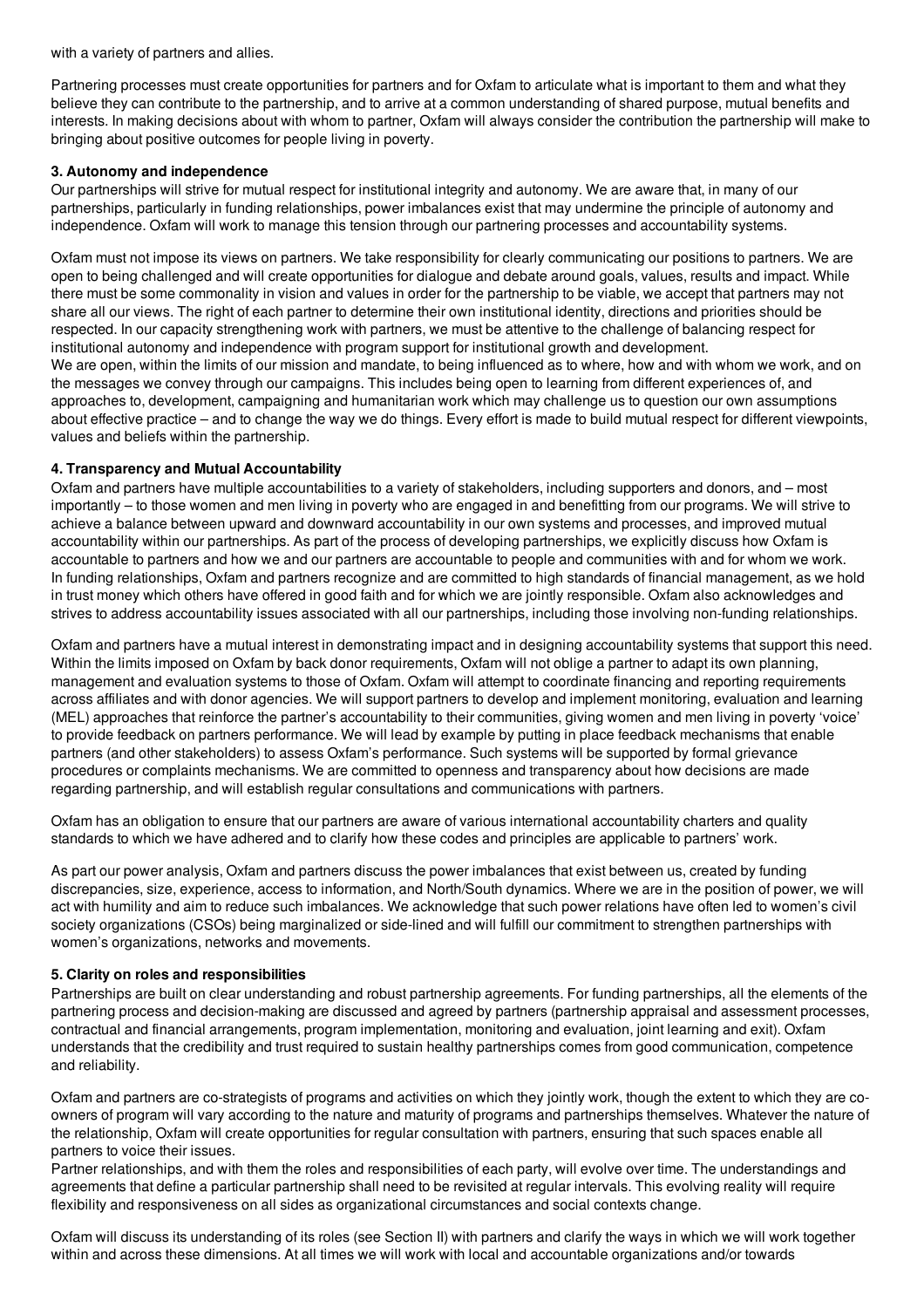strengthening or facilitating the establishment of such organizations or structures. Whatever can be done with sufficient quality, effectiveness and efficiency by local organizations must be done by them. We will support efforts to increase partners' visibility across all areas of our work and will explicitly acknowledge the work they have done.

with an across these dimensions. At all times we will work with local and accountable organizations and or towards and

Every effort will be made to live up to the aspiration embodied in OI Program Standard 6 which states that "effective partnering is a fundamental strategy through which Oxfam seeks to become redundant". We will deepen, by discussing with partners and amongst ourselves (being particularly attentive to the perspectives of Southern-based Oxfams) our long-term vision of partnership and related to this how we can contribute most effectively to strengthening local organizations and a sustainable civil society.

### **6. Commitment to joint learning**

Oxfam, as a learning organization, promotes continuous and systematic learning. In partnerships this requires upfront agreement on how Oxfam and partners can learn from their joint work, and from each other, with the aim of incorporating learning, communications and knowledge sharing into the relationship. How program results and learning will be shared outside the partnership will be agreed by Oxfam and partners so that no misunderstanding arises.

Our learning agenda with partners will explore both partnership processes and outcomes.

As Oxfam works primarily through partnerships, we have an interest in understanding the factors, including ways of working, that condition successful partnerships. We will work with partners to ensure that joint learning is used regularly to adjust our strategy and plans as we strive for increased impact.

# **International Women's Day partnership scenario**

#### case studies

Imagine a scenario where five organizers have come together to plan a public engagement activity for International Women's Day, March 8. They represent a cross-section of the education sector: a public high school teacher, an international NGO supporting women's projects in Africa, a local women's organisation that runs a shelter for abused women, a professor of Women's Studies at a local university and a small business owner.

They are being brought together by the international NGO with the understanding that the objective of the activity is to raise awareness of the issue of violence against women and girls worldwide, and the search for solutions. There is an acknowledgement that this issue has been a focus for a long time but has somewhat fallen off the radar of people's consciousness given some of the positive changes that have occurred in women's lives over the past thirty years.

All have agreed with the objective of the activity as outlined above. The activity will involve presentations from women involved in the issue of violence against women, including a Zambian woman whose organization is supported by the NGO.

The partners next outline what they have to bring to the table to ensure a successful outcome. The international NGO is bringing some funds to support the activity, plus a guest speaker from Zambia. The high school teacher has no funds but can ensure an audience and some volunteers to help with logistics. The local women's organization has no funds but can provide speakers who are willing to speak directly to the issue. The academic can support with funds in a limited way and also some student volunteers and potential audience members. The business entrepreneur is new to this kind of activity but is willing to learn and also to support the activity financially. It would seem that all is in place for a successful outcome.

Issues of equity arise, however, when it comes to making decisions about the following. *(Note: These are not meant to be a comprehensive list of issues that may arise – you might think of others.)*

**Budget:** Who will contribute, and how much? Obviously some will contribute more than others – will this allow some participants to exert influence over the others? How will the funds be accounted for? Do partners representing organisations have particular demands to meet from their organizations that others may not have?

**Program of the activity:** Given the backgrounds of the partners, there may be power dynamics at play. For example, the academic may see herself as the expert in the group. There may be a difference of opinion as to the importance given to different presenters.

Logistics: Who will take on responsibilities for communications and publicity? Who will secure a venue? Is insurance an issue? How often does the group of partners have to meet? How will differences of opinion be handled?

There are other issues of equity involved that may have more to do with the personalities of the partners rather than the tasks at hand. For example, a successful entrepreneur may not be familiar with consultation processes that NGOs use as a matter of course. Meeting face to face and getting to know one another will help open channels to resolve these issues. Being open to discussion of processes goes a long way toward achieving success in a collaboration and leaving the partners with a desire for future collaborative work.

Identifying the various ways to contribute to a partnership can help to overcome inequality. Different organizations may be able to contribute different aspects of a public engagement campaign: funds, staff time, audience reach, facilitation skills, varying experience. These aspects are all required to create a campaign that is far-reaching; identifying these needs and determining how best to address them equitably can help ensure a productive and fulfilling partnership.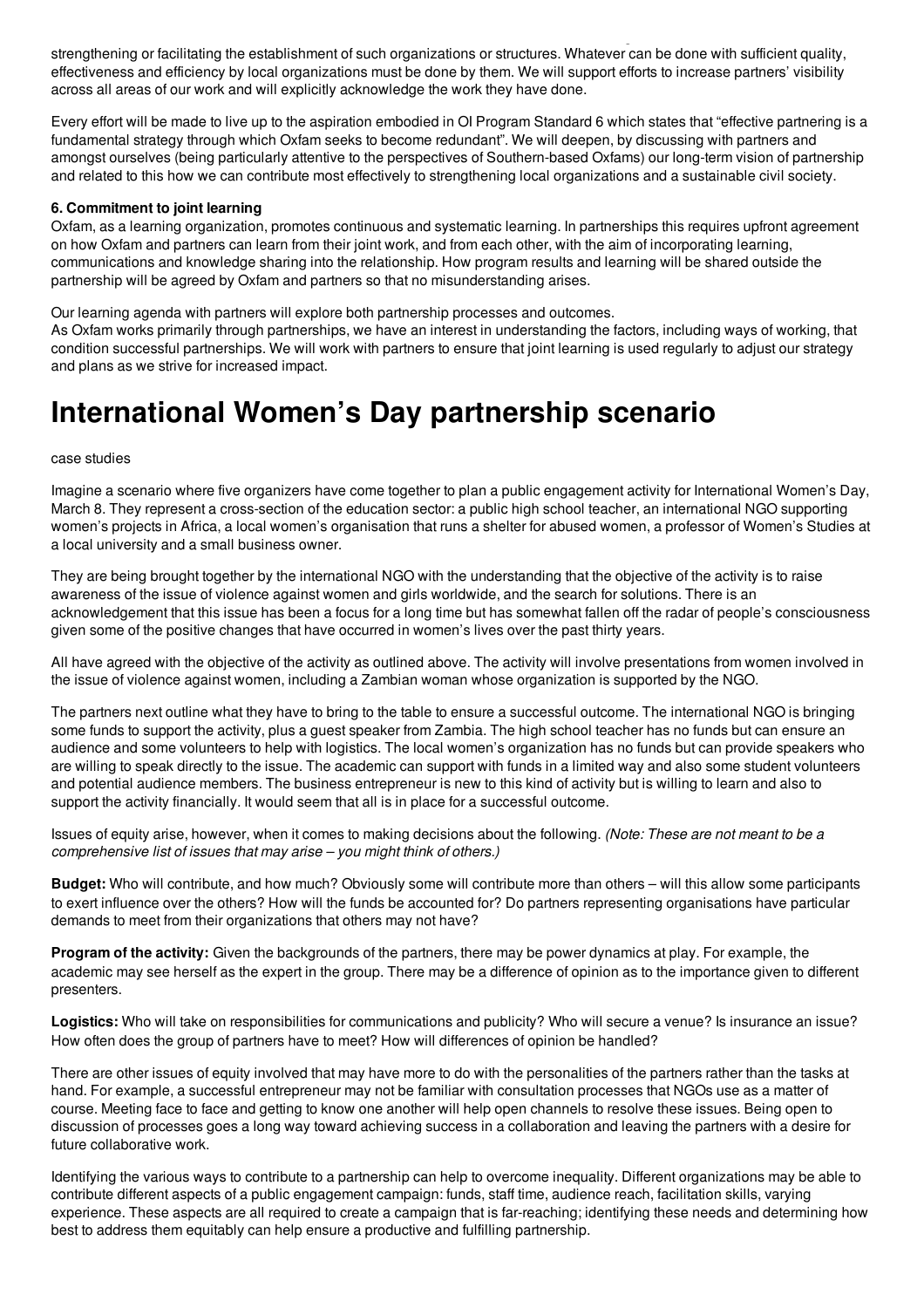# **The Great Earth Society (Success case)**

### case studies

Putting the partnerships & collaboration principles of good practice into action

## *Scenario:*

Your organization, The Great Earth Society, has some great ideas for public engagement during the upcoming International Development Week. Not only that, you've just received some extra funding to implement public engagement activities related to environmental awareness, which is this year's International Development Week theme.

However, being a small organization, you could more fully implement your ideas if you were able to partner with other organizations that could not only augment the money available but could also help with the organizing and marketing of the event.

Your organizing committee knows some of the individuals involved in the international office of the local Happy Valley College, but in previous dealings with that group, you have come away feeling completely overwhelmed, powerless to make your own case or to stand your ground when decisions are made. You also know the College is already partnering with the local International Council of Good Works, which further complicates the picture. You feel that the three organizations could have a real impact building on the shared goals of each of your organizations related to international development and public engagement, but you are leery of being 'swallowed up' by the other organizations and therefore unable to meet your own organization's goals.

You aren't certain that the two organizations realize that your group has often felt excluded and disrespected in past collaborations. You bring good organizational skills and huge grassroots support to the table, while they are bigger organizations with more experience and more money to put towards activities. You all share similar goals related to public engagement and international development, as well as a passion for protection of the environment both at home and around the world.

In discussing the situation, your International Development Week Planning Committee decides to put into practice some of the new ideas you've learned related to public engagement partnerships and collaboration. The Planning Committee decides to approach the other two organizations with your ideas regarding a possible collaboration for International Development Week activities – specifically, a large joint display and activities related to the environment.

Before you approach them, however, you write up your own 'rules of engagement,' which identify the common goals you believe you share, the strengths of each of the partners and the type of activities you believe the three organizations could undertake. You also identify the funding that you are able to bring to the event and the parameters and guidelines around that funding which your organization must utilize. You also determine that planning for consensus building is important and identify ways that this can be done in meetings so that everyone feels respected when decisions are made.

The Great Earth Society organizing committee also decides to identify in advance some of the areas for possible conflict and determine your own stance in these areas so that you can feel prepared when the discussion comes. You also outlined some ideas for timelines and a communication protocol. Because your funding is tied to results, you also have a draft of an evaluation tool you'd like to see agreed upon for the activity by all three partners. In this way, you've been able to outline your own objectives, expectations, roles and responsibilities as well as what you are able to contribute to the activity.

You meet with the other organizations, and the first meeting turns out surprisingly well. They're grateful that you've already put in time preparing your own goals, objectives and expectations and are ready to assist them in determining how best to work together and how the work of the College and Council could help achieve the Great Earth Society's goals while still achieving many of their own goals. There are a few sticky issues, but having identified them in advance you're prepared to discuss them and come to a consensus. The group is excited to organize a super International Development Week event. More meetings are planned.

## *Analysis:*

The Great Earth Society is like many smaller organizations that feel they sometimes have to struggle to be heard when partnering with other organizations. Having had some negative partnership/collaboration experiences in the past, the organization determined that the best defence is to be very well prepared when wanting to form partnerships. The organization followed good practices related to establishing partnerships by:

a) Reviewing their own goals, vision, guidelines and organizational structure to make sure they well understood their own organizational parameters. They also reviewed the goals and aims of potential partner organizations to ensure that shared common ground in terms of public engagement.

b) In trying to be very clear about the type of activity they wanted to implement, they prepared the objectives, goals, timeline and parameters of the activity they expected to undertake together, along with what their organization could contribute. They also identified what they hoped the other organizations could contribute while leaving the opportunity for them to bring their own ideas forward.

c) To avoid conflict in which they felt they had no voice, they identified a number of effective consensus-building practices and were ready to implement them during meetings should the need arise.